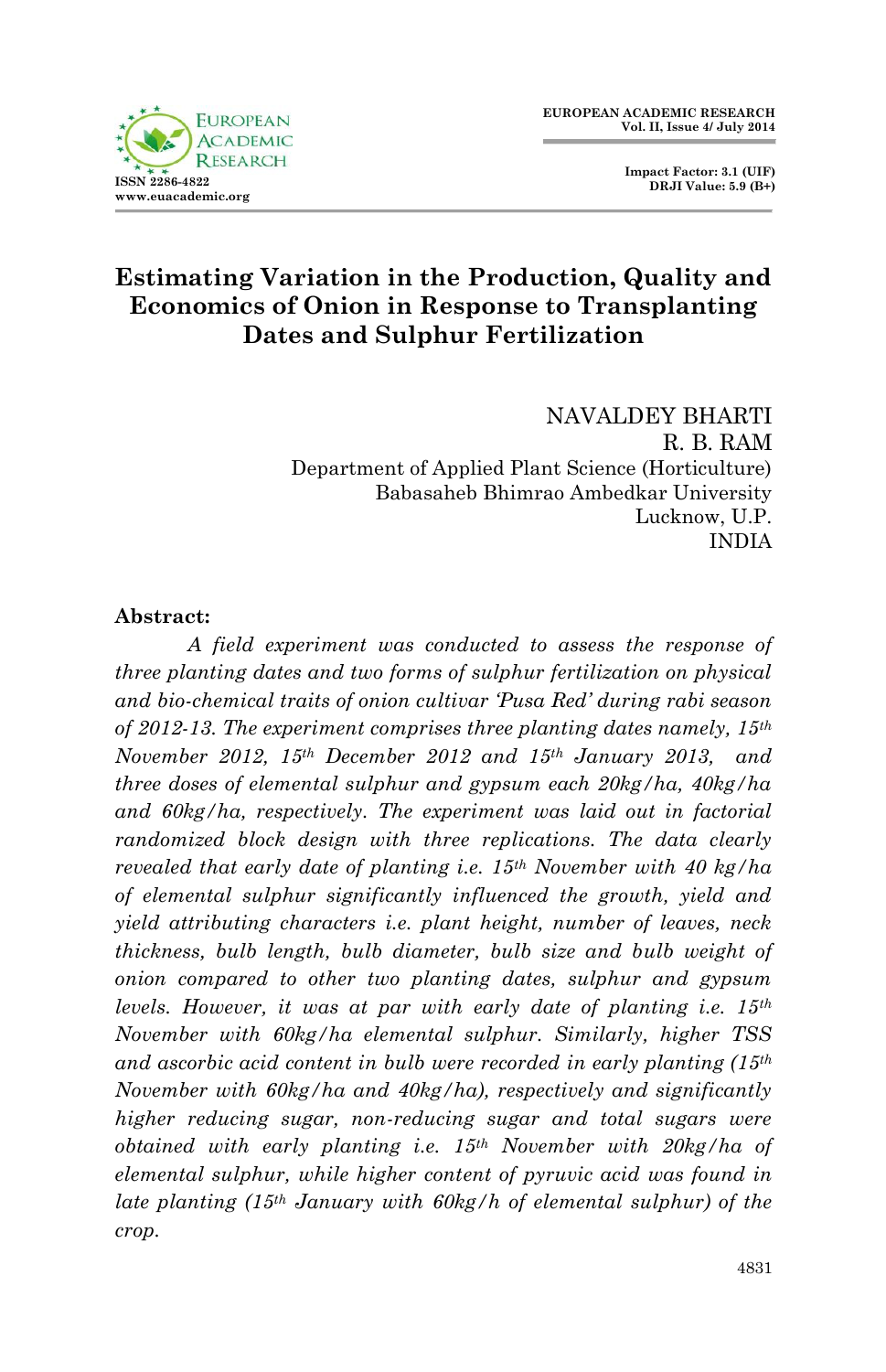**Key words:** Onion, Planting dates, Elemental Sulphur, Gypsum, Pyruvic acid, Reducing sugar, Non-reducing sugar, Total sugars, 15<sup>th</sup> November.

# **Introduction**

Onion is one of the most important commercial vegetable crops grown in India. It is an important crop used raw, as a vegetable and spice all over the world. It is a bulbous biennial or perennial herb. It is extremely important vegetable crop not only for internal consumption but also as highest foreign exchange earner among the fruits and vegetables.

In India, onion (*Allium cepa* L.) ranks first in area and production among the various vegetable crops grown. The productivity of onion 13.20 tones/ ha in the country is very low compared to world average productivity (19.10 tons per hectare). The reasons for low productivity are mainly attributed to improper planting schedule and inadequate supply of balanced nutrients, particularly sulphur. Onion is a temperature and photoperiod sensitive crop. Early transplanting results in higher yield but majority of the bulb undergoes to bolting due to low temperature during the early stage of its development, while later transplanting results in low yield. Bolted onion decreases the marketable value of the bulbs. So, it requires a proper time adjustment of their transplanting without affecting the yield. Sulphur deficiency in Indian soils adversely affects crop production besides recommended dose of NPK fertilizers application. Today, the use of gypsum as a source of sulphur fertilization not only harm the soil but also unavailable to the crop because of its low solubility in the soil. Elemental sulphur (S°) has the advantages of ready supply, lower production costs and, because of its high analysis, lower transportation cost and fewer drill fills during field operations. Yearly and regional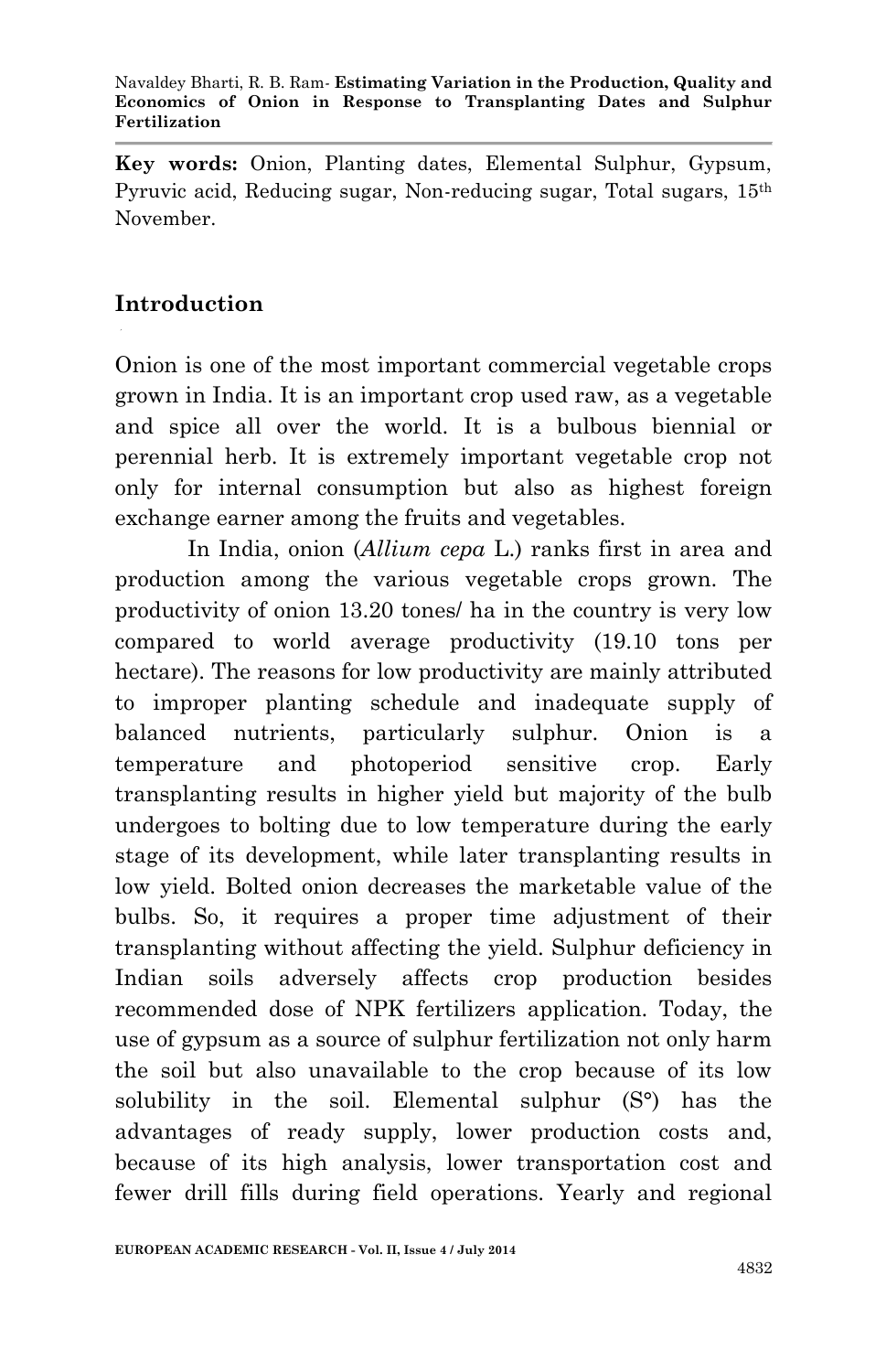#### Navaldey Bharti, R. B. Ram*-* **Estimating Variation in the Production, Quality and Economics of Onion in Response to Transplanting Dates and Sulphur Fertilization**

variation in the flavor potential of onion can be a problem for growers wishing to produce a consistent product and for the consuming public. Though, the limits of flavor potential are ultimately determined by genetics, multiple environmental factors can act to influence flavor within physiological limits. Flavor intensity of a given onion cultivar can vary depending on the region where it is grown (McCallum, *et al*. 2001).Yearly differences in flavor intensity have also been observed (Vavrina and Smittle, 1993). The purpose of my investigations was to determine how different transplanting time, two form of sulphur (elemental sulphur and gypsum) and their different doses and transplanting time X sulphur fertility interacted to influence flavor development in onion. I hoped to gain a better understanding of how these environmental factors would affect yield and flavor so that in the future we can make better decisions with respect to onion production in different growing temperature condition.

### **Materials and Methods**

To standardize the planting time and evaluate the perfect dose of two form of sulphur on the quality attributes in onion a field experiment was conducted at the Babasaheb Bhimrao Ambedkar University, Lucknow, U.P. India, during 2012-13. Pusa Red cultivar of onion was opted because it is a less bolting type variety. The experiment was conducted in factorial RBD Design with three replications having three transplanting dates (November 15, December 15 and January 15) as one factor and different doses of gypsum and elemental sulphur (20 kg/ha, 40 kg/ha and 60 kg/ha) as another factor. Seedlings of same age (8 week-old) were transplanted with a spacing of 15x10 cm. Recommended dose of fertilizer (150:60:60) in the form of Urea, Single Super Phosphate and muriate of potash was applied to grow the crop. Urea was applied in three split doses, first along with phosphorus and potash at the time of land preparation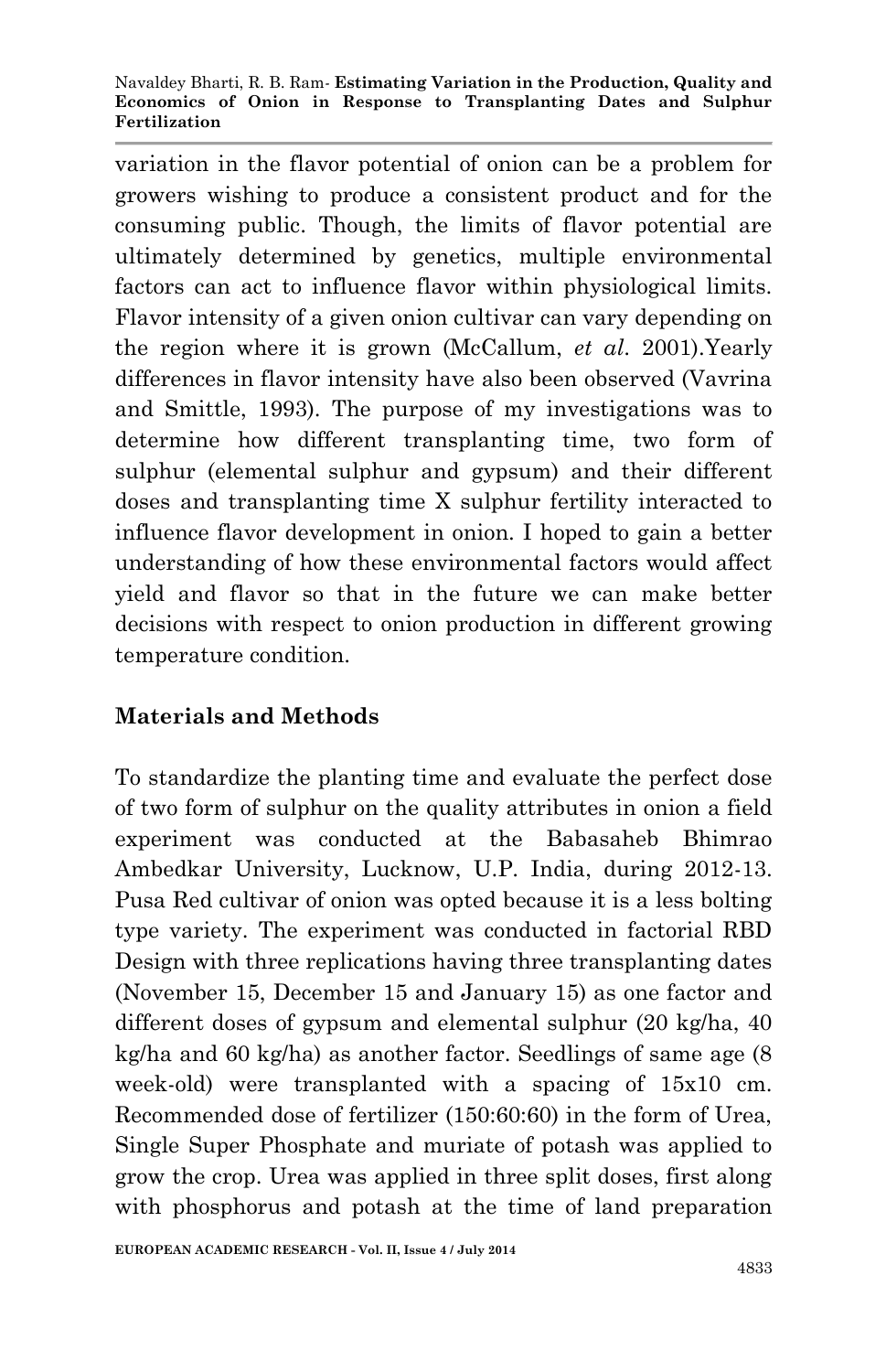and remaining 2/3rd in later stages. Data were recorded after harvesting on plant height (cm), number of leaves, neck thickness (cm), bulb weight (g), bulb length (cm), bulb diameter (cm), bulb size (cm<sup>2</sup> ), bolting percentage (%), Yield per plot (kg), yield per hectare  $(t/ha)$ , benefit: cost ratio, total soluble solids  $(0)$ Brix), ascorbic acid (mg/100g), pyruvic acid ( $\mu$ m/g), total sugars (%), reducing sugar (%) and non- reducing sugar (%). TSS were analysed by Hand Refractrometer, Indolphenol method was used for the determination of Ascorbic acid, pyruvic acid analysis was performed according to (Schwimmer and Weston, 1961) and total, reducing and non-reducing sugars were analysed by method of (Lane and Eynon, 1923).

## **Results and Discussion**

The data showed that there was a significant effect of different planting dates on the vegetative growth of the crop (Table. 1). Maximum plant height (73.18 cm), number of leaves (10.48), neck thickness (2.44 cm), bulb weight (75.47 g), bulb length  $(6.17 \text{ cm})$ , bulb diameter  $(6.84 \text{ cm})$ , bulb size  $(41.53 \text{ cm}^2)$ , bolting percentage (6.19 %), yield per plot (5.45 kg) and yield per hectare (363.3 q/ha) were recorded in early planting date i.e.  $15<sup>th</sup>$  November which was followed by planting date of  $15<sup>th</sup>$ December (64.35 cm, 8.80, 2.35 cm, 65.75 g, 5.44 cm, 6.07 cm, 33.28 cm<sup>2</sup> 5.00 %, 4.72 kg and 315.2 q/ha respectively). Minimum figure were recorded for these parameters i.e. plant height (60.39 cm), number of leaves (7.26), neck thickness  $(2.23)$ , bulb weight  $(51.12 \text{ g})$ , bulb length  $(4.81 \text{ cm})$ , bulb diameter (5.38 cm), bulb size (27.28), bolting percentage (0.28 %), yield per plot (3.76 kg) and yield per hectare (250.8 q/ha) in late planting i.e. 15th January. The maximum benefit:cost ratio (3.15) was observed in early planting due to maximum yield and this ratio was decreased as the planting delayed. Similarly, chemical properties were significantly influenced by the planting dates (Table.2). Early planting (15thNovember)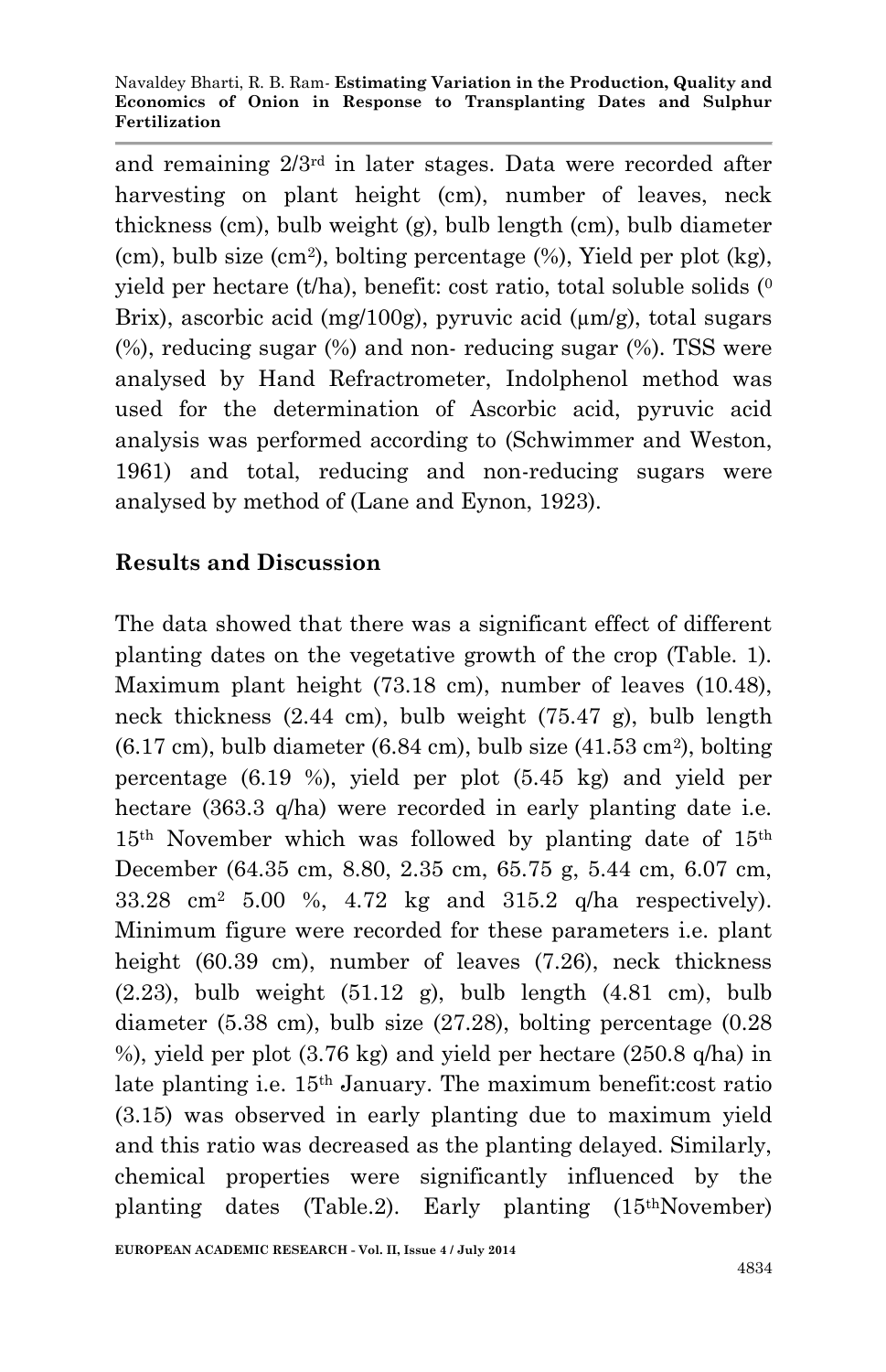resulted in higher content of TSS (14.78 0Brix), ascorbic acid  $(12.45 \text{ mg}/100g)$ , total sugars  $(11.57%)$  and reducing sugar  $(5.14$ %) followed by second planting date  $(15<sup>th</sup>$  December) having TSS (13.20  ${}^{0}$ Brix), ascorbic acid (11.25 mg/100g), total sugars (11.03%) and reducing sugar (4.32 %). The minimum values for these traits (TSS, ascorbic acid, total sugars and reducing sugar) were recorded  $(12.03 \text{ }\,^0\text{Brix}, \, 8.21 \text{ }\,^0\text{me}/100g, \, 9.11\% \,$  and 2.71%, respectively) in late planting (15th January). In contrast to these observations, maximum pyruvic acid  $(7.04 \mu m/g)$  was recorded in late planting date (15th January) and non-reducing sugar (6.75%) was in second planting date (15th December).

Two-form of sulphur (elemental sulphur and gypsum) each having three doses (20, 40 and 60 kg/ha) showed significant effect on the vegetative characters of the crop and qualitative characters of onion bulb (Table. 1). Application of elemental sulphur upto 40 kg/ha significantly increased the plant height (68.26 cm), number of leaves (10.20), neck thickness  $(2.48 \text{ cm})$ , bulb weight  $(70.36 \text{ g})$ , bulb length  $(5.82 \text{ m})$ cm), bulb diameter (6.51 cm), bulb size (37.66 cm<sup>2</sup> ), yield per plot (4.99 kg/ha), yield per hectare (332.5 q/ha). There is reduction in the growth and yield at higher level of sulphur application. Further increase in the value of these characters were not observed as increase in the dose of sulphur application (60 kg/ha). Minimum growth and yield i.e. plant height (64.51 cm), number of leaves (8.16), neck thickness (2.29 cm), bulb weight  $(60.47 \text{ g})$ , bulb length  $(5.32 \text{ cm})$ , bulb diameter  $(6.02 \text{ cm})$ , bulb size (32.44 cm<sup>2</sup> ), yield per plot (4.52 kg), yield per hectare (301.3 q/ha) were observed in gypsum (20 kg/ha) except no sulphur application in control. Bolting percentage was not significantly affected by the sulphur application. Maximum benefit cost ratio was found on application of elemental sulphur (40 kg/ha) and this ratio decreased on further increase in the dose of elemental sulphur and gypsum both. Similarly, both forms of sulphur and their doses has also significant effect on the bio-chemical contents of bulb (Table.2). Maximum TSS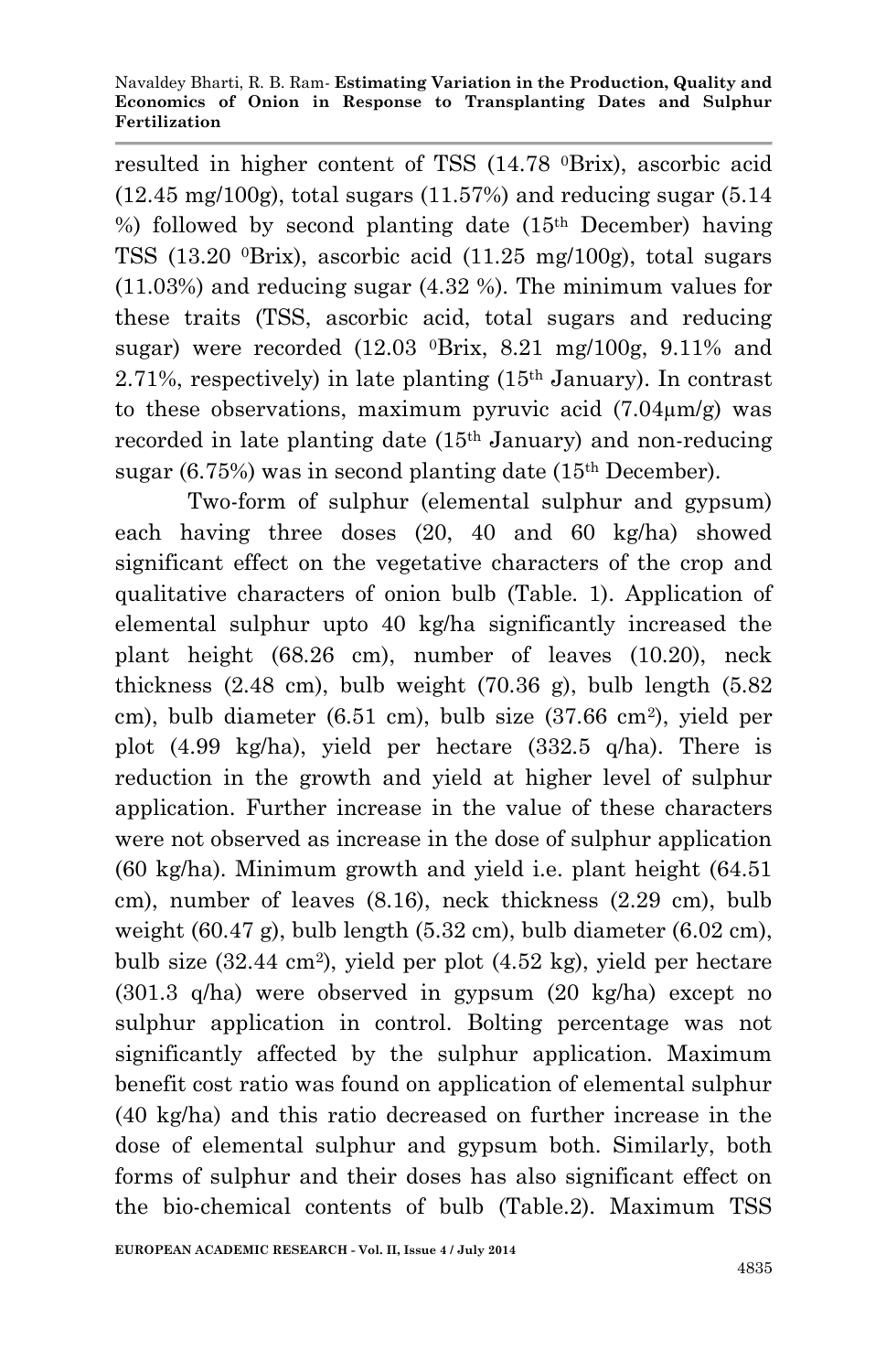$(14.67 \text{ }^{\circ}B$ rix) and pyruvic acid  $(6.57 \text{ } \mu \text{mol/g})$  were found in S $^{0}60$ kg/ha which was followed by  $S^{04}0$  kg/ha (14.10  $^{0}$ Brix) and Gy 60 kg/ha (6.33 µmol/g), respectively. Maximum ascorbic acid (11.86 mg/100g) was found in  $S^{04}$ 0 kg/ha followed by  $S^{0}$ 60 kg/ha (11.74 mg/100g) and Gy 40 kg/ha  $(11.52 \text{ mg}/100 \text{g})$ . While, maximum total sugars (11.53%), reducing sugar (4.61%) and non-reducing sugar (6.92%) were found in  $S^{020}$  kg/ha which is at par with Gy 20 kg/ha.

Interaction between different planting times and sulphur forms and their doses had significant effect on the growth and bulb yield of the crop (Table. 3). Maximum number of leaves  $(11.70)$ , bulb weight  $(83.22 \text{ g})$ , bulb length  $(6.39 \text{ cm})$ , bulb diameter (7.15 cm) were found in early planting i.e.  $15<sup>th</sup>$ November with application 40 kg/ha elemental sulphur which is at par with 15th November planting with gypsum 40 kg/ha for number of leaves (11.46) and bulb weight (80.45 g) and  $15<sup>th</sup>$ November planting with elemental sulphur 60 kg/ha for bulb length (6.31 cm) and bulb diameter (6.98 cm), while there was a non-significant interaction found in other parameters. Minimum values, for number of leaves (6.56), bulb weight  $(49.48 \text{ g})$ , bulb length  $(4.60 \text{ cm})$  and bulb diameter  $(5.27 \text{ cm})$ , were found in late planting at 15th January with the application of 20 kg/ha gypsum except control (15th Jan with no sulphur). Interaction treatments had a significant effect on benefit: cost ratio which is maximum  $(3.48)$  in early planting i.e.  $15<sup>th</sup>$ November with 40 kg/ha elemental sulphur while minimum benefit cost ratio  $(1.70)$  was found in late planting i.e.  $15<sup>th</sup>$ January with elemental sulphur 20 kg/ha except no sulphur application (control). Quality traits of the bulb were also significantly affected by the interaction between three planting dates and three doses of two form of sulphur (Table 4). The maximum TSS (15.97  $^0$ Brix) and ascorbic acid (13.39 mg/100g) were found in  $15<sup>th</sup>$  November planting with  $S<sup>0</sup>60$  kg/ha and  $15<sup>th</sup>$ November planting with S<sup>0</sup>40 kg/ha, respectively which was significantly higher than all other treatments, while minimum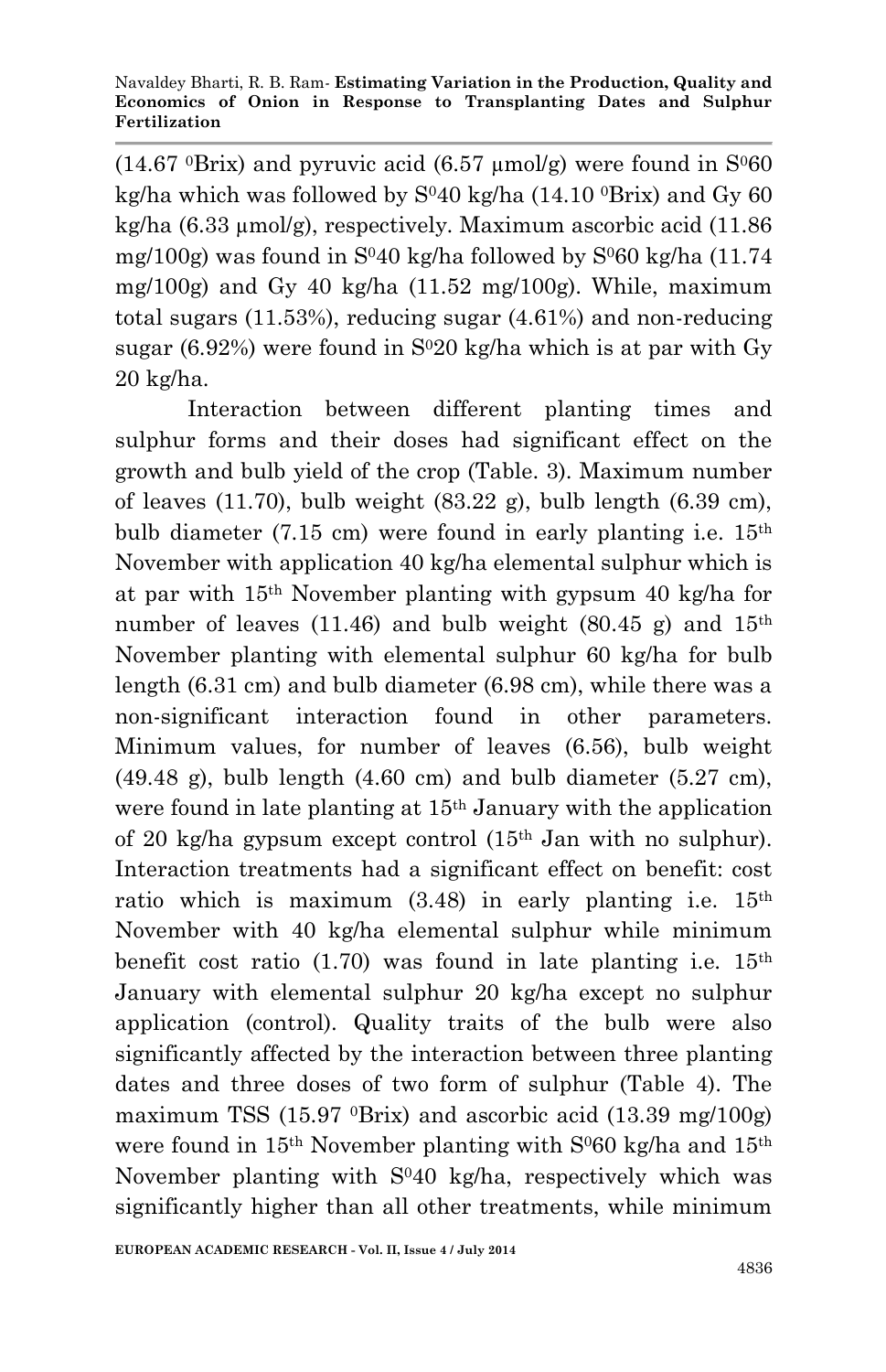TSS (11.30 0Brix) and ascorbic acid (7.26 mg/100g) were recorded in 15<sup>th</sup> January with Gy 20 kg/ha and  $15<sup>th</sup>$  January with  $S^{020}$  kg/ha, respectively except control. The highest content of pyruvic acid  $(8.11 \mu \text{mol/g})$  was found in  $15<sup>th</sup>$  January with  $S^{0}60$  kg/ha. Similarly, maximum total sugars  $(12.64\%)$ , reducing sugar (5.81%) were also found in 15th November with  $S<sup>020</sup>$  kg/ha and non-reducing sugar (7.24%) was found in 15<sup>th</sup> December with  $S^{020}$  kg/ha, while minimum pyruvic acid  $(4.49)$  $\mu$ mol/g), total sugars (8.43%), reducing sugar (2.34%) and nonreducing sugar (5.53%) were also observed in15th November planting with  $S^{020}$  kg/ha, whereas  $15<sup>th</sup>$  January planting with  $S<sup>0</sup>60$  kg/ha, 15<sup>th</sup> January planting with Gy 60 kg/ha and 15<sup>th</sup> November planting with Gy 60 kg/ha, respectively except controls (Table. 4).

These results are might be due to low average temperature in early planting date and high average temperature in late planting date during the growth period which led to decrease in yield as the planting is delayed. The latest planting date showed the lowest growth parameters values, may be due to the short period allowed for growth which is in conformity of the findings of (Al.-Moshileh, 2007) who reported that early planting showed significantly higher growth values than the later planting in the two growing seasons. (Neeraja *et al.,* 2000) indicated that enhanced crop growth rate of onion resulted in efficient metabolism, thereby increased the sink capacity. Higher metabolism greater photosynthates mobilization and better source sink relationship helped to produce higher yield by planting on 16th November. But, (Madisa amd Midmore, 1997) reported that percentage of bolting was highest in early planting and decreased as the planting is delayed. With the delay in planting TSS, ascorbic acid, total sugars and reducing sugar were gradually decreases. These results are in agreement with the findings of other workers. The soluble solid content of mature bulbs had a negative linear response to increasing temperature (Coolong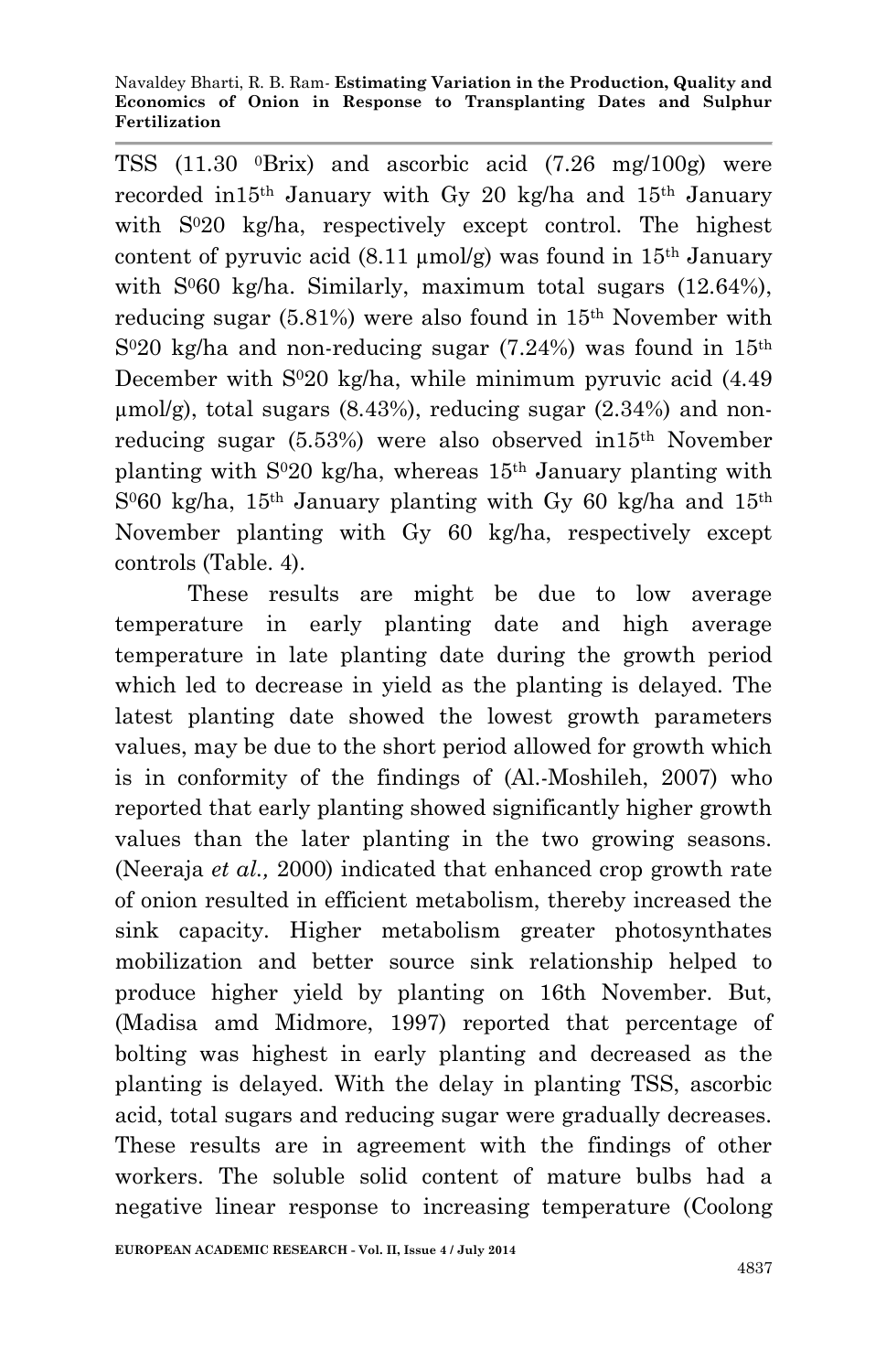#### Navaldey Bharti, R. B. Ram*-* **Estimating Variation in the Production, Quality and Economics of Onion in Response to Transplanting Dates and Sulphur Fertilization**

and Randle, 2003). Total sugars and reducing sugar were decreased with delay in planting. Total sugars and reducing sugar content was highest at low temperature and exceptionally low at high growing temperature (Lee and Suh, 2009). Non-reducing sugar content decreased at late planting this might be due to inversion of non-reducing sugar to reducing sugar because of increase in respiration due to high temperature (Jeong *et al*., 1996). (Lee and Suh, 2009) reported that pyruvic acid content is highest at temperature condition 200C because biosynthesis of cysteine activates effectively at temperature condition of 200C (Choi and Yang, 1974). But, this result is different due to onion pungency increases which are broadly due to high temperature at late planting (Platenius and Knott, 1941). Maximum content of ascorbic acid in early planting might be due to maximum sugar synthesis (reducing sugar) during photosynthesis which is responsible for the synthesis of ascorbic acid. Ascorbic acid is found in plants where it is synthesis from glucose (Stone, 1972).

The response of gypsum mediated sulphur fertilization is lower as compared to elemental sulphur because low solubility of gypsum in the soil and as in turn less availability of  $SO_2^4$  for crop because of leaching loss and (Singh, 2008) reported that maximum increase in growth and bulb yield of the crop was evident upto 40 kg/ha elemental sulphur as compared to gypsum. (Ahmad and Abdin, 2000) demonstrated that high S fertilization increases Rubisco, chlorophyll, and protein contents in fully expanded upper leaves of *Brassica juncea* L. which implies a better photosynthetic activity in comparison with plants grown with low or without sulphur. A similar result in increase of bulb yields and sulphur uptake by onion and garlic with sulphur has also been reported by (Jaggi, 2004). (Randle, 1992a) showed that 'Granex 33' bulbs accumulated more sucrose, glucose and fructose when grown with low than high sulphur nutrition. Onion becomes "saturated" when S is supplied in sufficiently in high amount.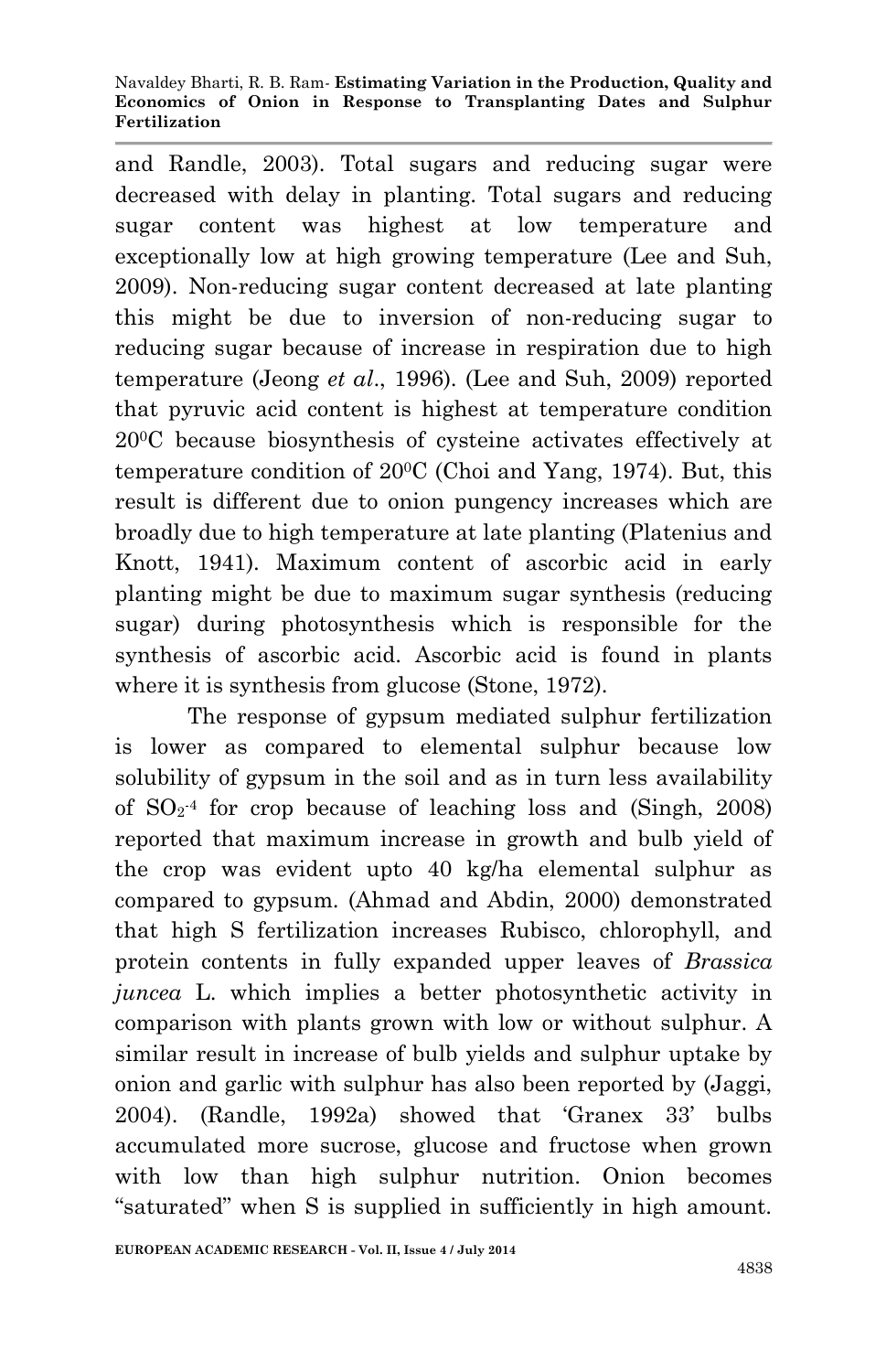At high levels, pungency no longer responds to increase in sulphur fertility (Hamilton, *et al.* 1998). Although, synthesis of ascorbic acid is not directly affected by sulphur fertilization but the status of sulphur affect the N uptake and metabolism in plants (Janzen and Bettany, 1984), which is responsible for sugar and ascorbic acid synthesis.

# **Conclusions**

The overall results obtained from this study clearly revealed that early planting (15th November) supplemented with elemental sulphur 40 kg/ha is much more economical to get higher bulb yield and exhibited better quality of bulbs in comparison to rest of the treatments of delayed planting and gypsum fertilization along with higher doses. So, higher yield and quality of bulbs can be obtained by proper nutrient balance and optimum time adjustment.

### **REFERENCES**

- Ahmed, A. and Abdin, A. Z. 2000. "Interactive effect of sulphur and nitrogen on the oil and protein contents and on the fatty acid profiles oil in the seeds of rapeseed (*Brassica compestris* L.) and mustard (*Brassica juncea* L. Czern. And Coss.)." *Journal of agronomy and crop science* 185: 49-54.
- Al.-Moshileh, A. 2007. "Effect of planting date and irrigation water level on onion (*Allium cepa* L.) production under central Saudi Arabian conditions." *Scientific Journal of King Faisal University* (Basic and Applied Sciences). 8(1): 75-85 1428H.
- Choi, Y. J. and Yang, H. C. 1974. "Studies on cysteine desulfhydrase produced by bacteria. (Part II) enzymetic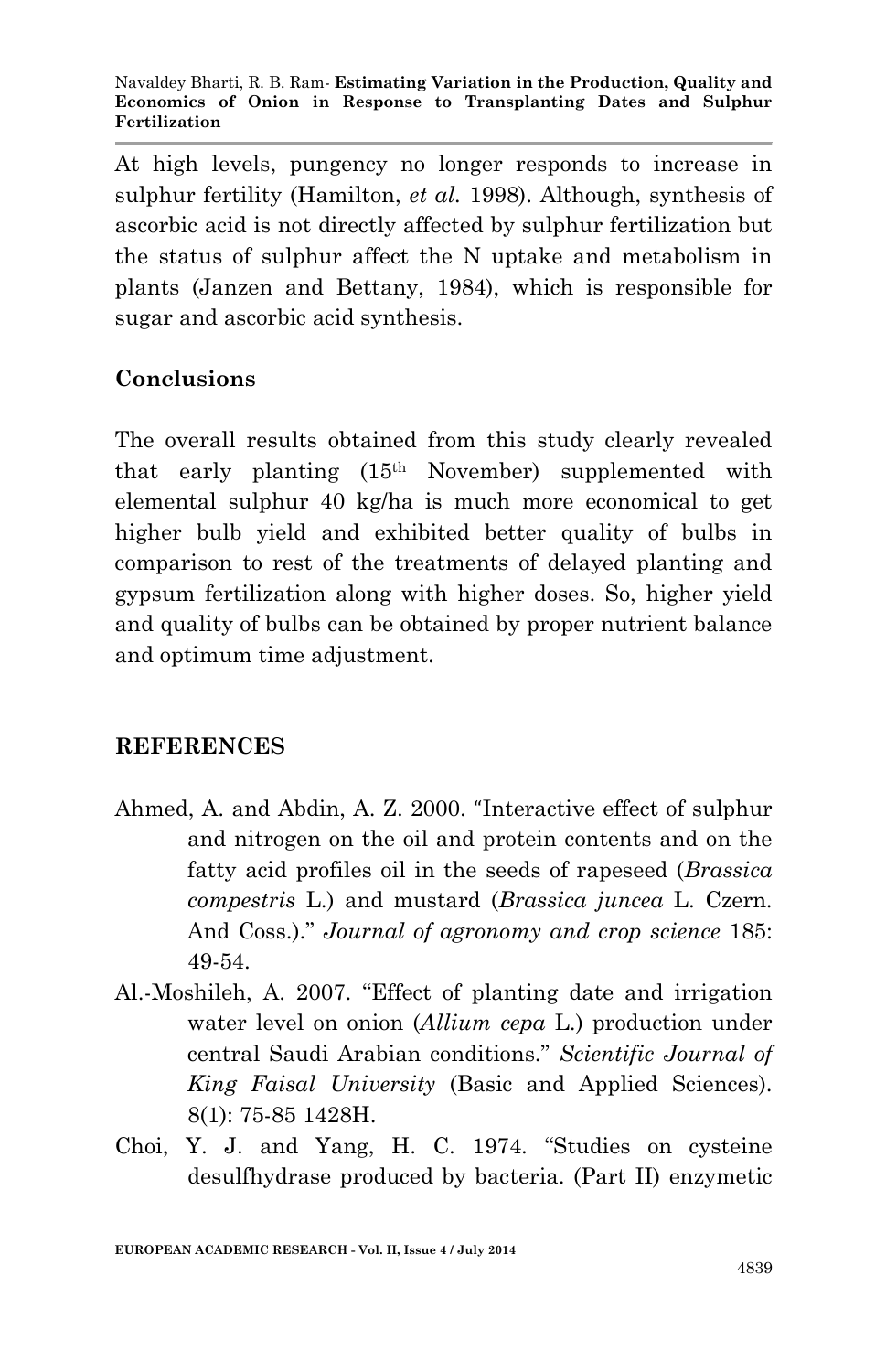preparation of L-cystiene." *Korean J. Appld. Microbiol. Bioeng.* 2: 45-50.

- Coolong, T. W. and Randle, W. M. 2003. "Temperature influences flavor intensity and quality in 'Granex 33' onion." *J. Amer. Soc. Hort. Sci.*128 (2):176–181.
- Hamilton, B. K., Yoo, K. S. and Pike, L. M. 1998. "Changes in pungency of onions by soil type, sulphur nutrition and bulb maturity." *Sci. Hort.* 74:249-256.
- Janzen, H. H. and Bettany, J. R. 1984. "Sulphur nutrition of rape seed: influence of fertilizer nitrogen and sulphur ratio." *Soil Science Society of America Journal.* 84: 100- 107.
- Jaggi, R. C. 2004. *Fertil. News.* 49 (5): 31-35.
- Jeong, C. S., Yeuong, H. K., Yoo, K. C. and Nagaoka, M. 1996. "Effect of light intensities and temperature on capsaicin and sugar contents of each growth stage in *Capsicum annuum* L." *J. Agri. Sci.* 7: 69-78.
- Lane and Eynon. 1923. "Determinations of sugars by Fehling solution with methylene blue as an indicator." *J. Soc. Chem.* Ind. 42:32.
- Lee, E. J. and Suh, J. K. 2009. "Effect of temperature on growth, pyruvic acid and sugar contents in onion bulbs." *Kor. J. Hort. Sci. Technol*. 27(4): 554-559.
- Madisa, M. E. and Midmore, D. J. 1994. "The effect of planting date, set size and spacing on the yield of onion *(Allium cepa* L.) in Botswana." International symposium on allium for the tropics, Bangkok, Thailand. *Acta Horticulture* 358: 353-357.
- McCallum, J. A., Grant, D. G., McCartney, E. P., Scheffer, J., Shaw, M. L. and Butler R. C. 2001. "Genotypic and environmental variation in bulb composition of New Zealand adapted onion (*Allium cepa*) germplasm." *N. Z. J. of Crop and Hort. Sci*. 29:149-158.
- Neeraja, G., Reddy, K. M., Shanna, P. S., and Rao, Y. P. 2000. "Physiological analysis of growth and yield in onion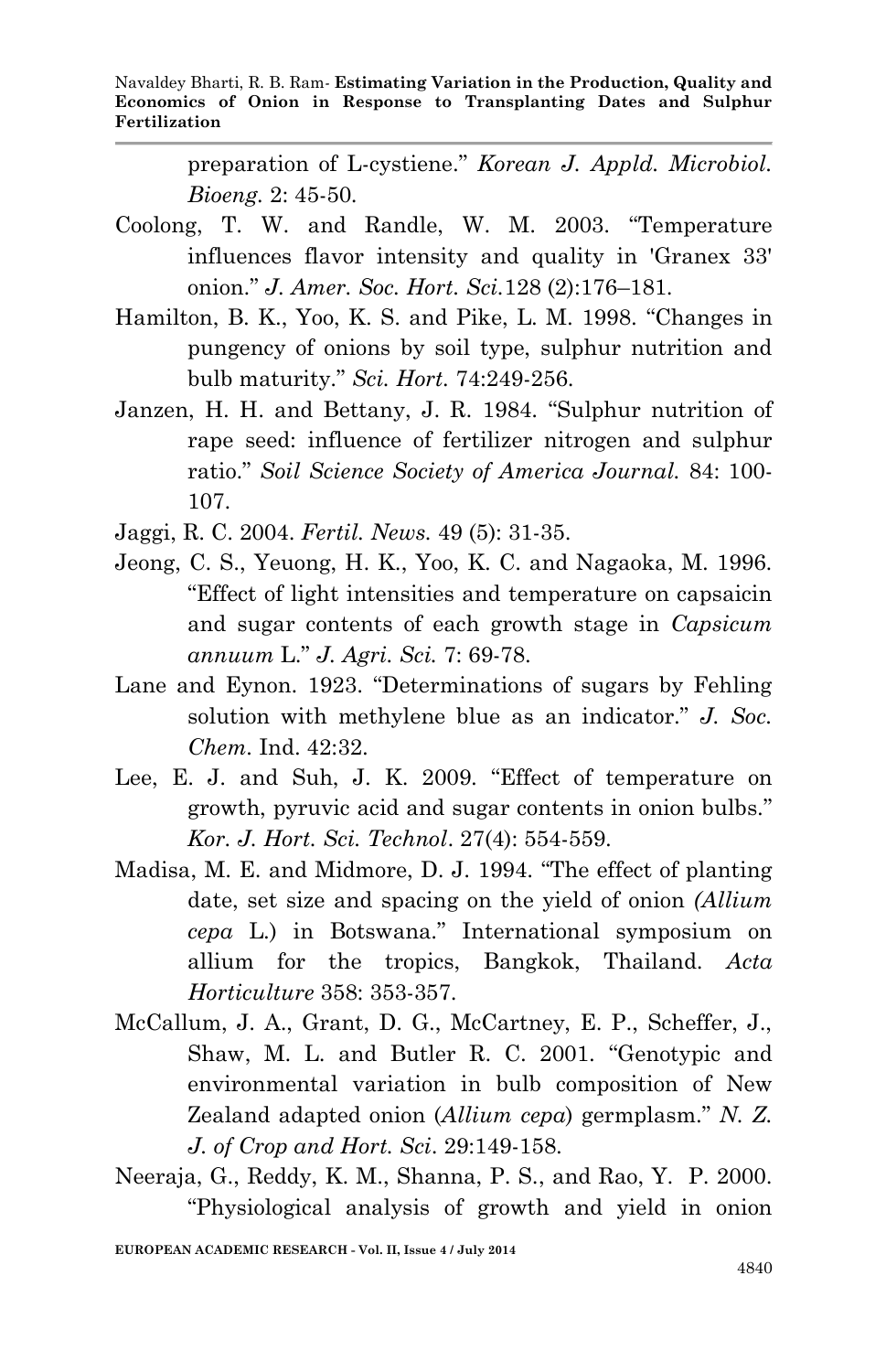*(Allium cepa* L.) as influenced by irrigation and nitrogen." *Ann. Agric. Res*. 21(2), 199-205.

- Platenius, H. and Knott, J. E. 1941. "Factor effecting onion pungency." *J. Agr. Res.* 62: 371-379.
- Randle, W. M. 1992a. "Sulfur nutrition affects nonstructural water-soluble carbohydrates in onion germplasm." *HortScience*. 27:52- 54.
- Schwimmer, S. and Weston, W. J. 1961. "Enzymatic development of pyruvic acid in onion as a measure of pungency." *J. Agric. Food Chem.* 9:301-304.
- Singh, S. 2008. "Effect of sulphur on yields and S uptake by onion and garlic grown in acid alfisol of Ranchi." *Agri. Sci. Digest*. 28 (3):189-191.
- Stone, I. 1972. "The natural history of ascorbic acid in the evolution of the mammals and primates and its significance for present day man." *J. Orthomolecular Psychiatry* 1(2-3): 82-89.
- Vavrina, C. S. and Smittle, D. A. 1993. "Evaluating sweet onion cultivars for sugar concentrations and pungency." *Hort-Science* 28:804-806.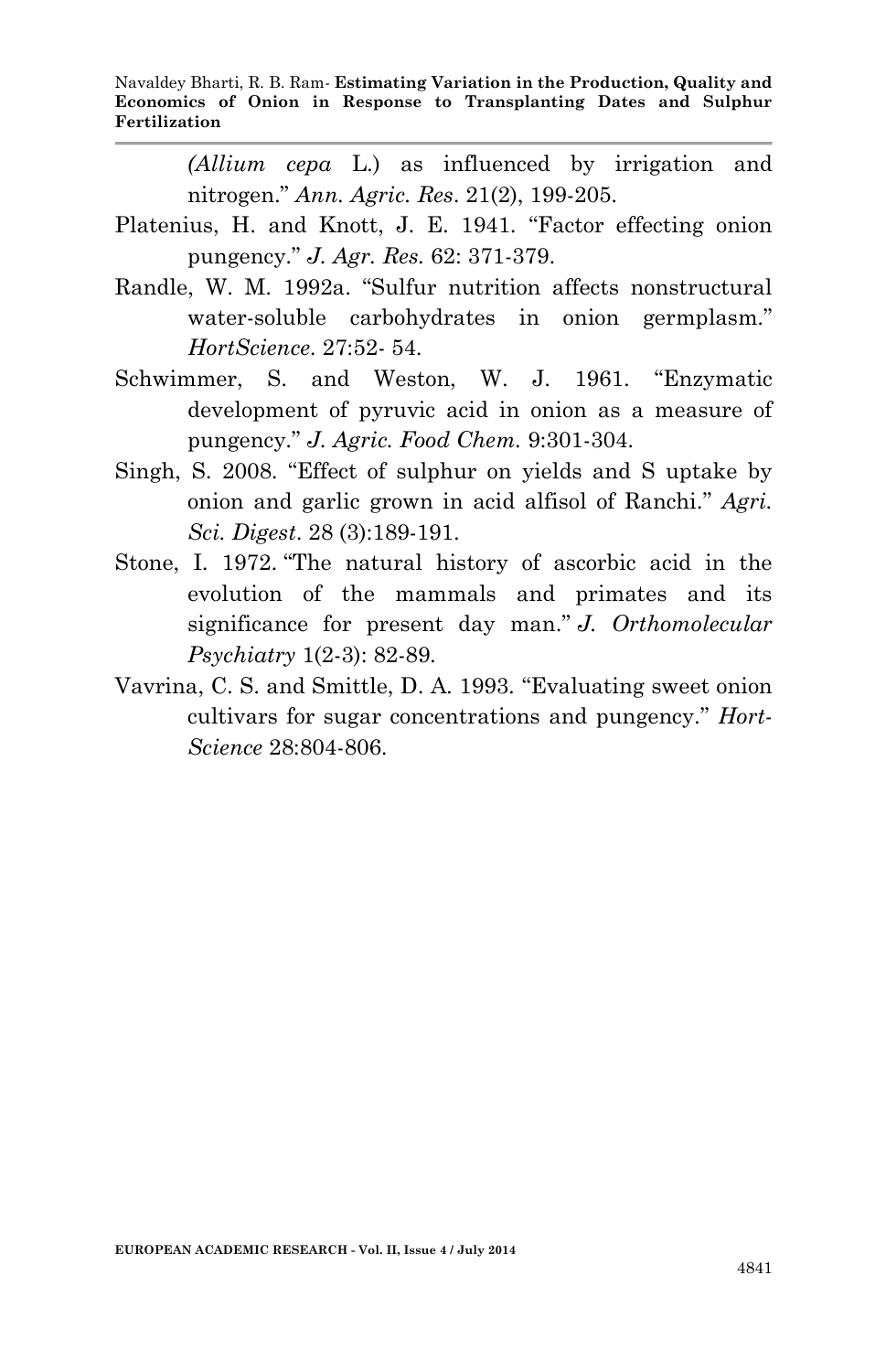### **Table 1. Effect of Planting Dates and forms of Sulphur on growth and yield of onion bulb (2012-13)**

| <b>Treatments</b>    | Plant<br>height<br>(cm) | No. of<br>leaves | Neck<br>thickness<br>(cm) | Bulb<br>weight $(g)$ | <b>Bulb</b> length<br>(cm) | Bulb<br>diameter<br>(cm) | Bulb<br>size<br>(cm <sup>2</sup> ) | <b>Bolting</b><br>percentage<br>(%) | Yield/plot<br>(kg) | Yield<br>(q/ha) | Benefit:<br>Cost<br>ratio |
|----------------------|-------------------------|------------------|---------------------------|----------------------|----------------------------|--------------------------|------------------------------------|-------------------------------------|--------------------|-----------------|---------------------------|
|                      |                         |                  |                           |                      | <b>Planting time</b>       |                          |                                    |                                     |                    |                 |                           |
| Nov 15, 2012         | 73.18                   | 10.48            | 2.44                      | 75.47                | 6.17                       | 6.84                     | 41.53                              | 6.19                                | 5.45               | 363.3           | 3.15                      |
| Dec 15, 2012         | 64.35                   | 8.80             | 2.35                      | 65.75                | 5.44                       | 6.07                     | 33.28                              | 5.00                                | 4.72               | 315.2           | 2.47                      |
| Jan 15, 2013         | 60.39                   | 7.26             | 2.23                      | 51.12                | 4.81                       | 5.38                     | 27.28                              | 0.28                                | 3.76               | 250.8           | 1.77                      |
| C.D. $(P=0.05)$      | 2.09                    | 0.15             | 0.06                      | 1.30                 | 0.11                       | 0.09                     | 0.88                               | 0.74                                | 0.10               | 0.66            | 0.05                      |
| SE(d)                | 1.03                    | 0.07             | 0.03                      | 0.64                 | 0.05                       | 0.04                     | 0.43                               | 0.36                                | 0.04               | 0.32            | 0.02                      |
|                      |                         |                  |                           |                      | Two-form of sulphur doses  |                          |                                    |                                     |                    |                 |                           |
| <b>RDF</b> (control) | 63.00                   | 7.38             | 2.09                      | 55.83                | 4.75                       | 5.32                     | 27.60                              | 3.44                                | 4.27               | 285.0           | 2.17                      |
| $S^0$ 20 Kg/ha       | 65.64                   | 8.57             | 2.34                      | 62.56                | 5.56                       | 6.11                     | 33.96                              | 3.55                                | 4.53               | 301.9           | 2.37                      |
| $S^0$ 40 Kg/ha       | 68.26                   | 10.20            | 2.48                      | 70.36                | 5.82                       | 6.51                     | 37.66                              | 3.55                                | 4.99               | 332.5           | 2.75                      |
| $S^0$ 60 Kg/ha       | 67.37                   | 9.48             | 2.40                      | 66.37                | 5.68                       | 6.37                     | 36.08                              | 4.22                                | 4.82               | 321.7           | 2.65                      |
| Gy 20 Kg/ha          | 64.51                   | 8.16             | 2.29                      | 60.47                | 5.32                       | 6.02                     | 32.44                              | 4.00                                | 4.52               | 301.3           | 2.31                      |
| Gy 40 Kg/ha          | 66.96                   | 9.60             | 2.40                      | 68.05                | 5.66                       | 6.20                     | 35.84                              | 4.00                                | 4.74               | 316.4           | 2.52                      |
| Gy 60 Kg/ha          | 66.08                   | 8.51             | 2.37                      | 65.12                | 5.53                       | 6.13                     | 34.64                              | 4.00                                | 4.64               | 309.6           | 2.45                      |
| $C.D. (P=0.05)$      | 3.20                    | 0.23             | 0.10                      | 1.99                 | 0.18                       | 0.13                     | 1.35                               | NS                                  | 0.15               | 1.01            | 0.07                      |
| SE(d)                | 1.58                    | 0.11             | 0.05                      | 0.98                 | 0.08                       | 0.06                     | 0.66                               | 0.56                                | 0.07               | 0.50            | 0.03                      |

 $S^0$  = Elemental sulphur

 $Gy = Gypsum$ 

### **Table 2. Effect of Planting Dates and forms of Sulphur on quality (bio-chemical) attributes of onion bulb (2012-13)**

| <b>Treatments</b>    | <b>TSS</b><br>$(^0Brix)$ | <b>Ascorbic</b><br>acid<br>(mg/100g) | <b>Pyruvic</b><br>acid<br>$(\mu m/g)$ | <b>Total</b><br><b>Sugars</b><br>(9/0) | Reducing<br>sugar $(\%$ | $Non-$<br>reducing<br>sugar<br>(%) |
|----------------------|--------------------------|--------------------------------------|---------------------------------------|----------------------------------------|-------------------------|------------------------------------|
|                      |                          |                                      | <b>Planting dates</b>                 |                                        |                         |                                    |
| Nov 15, 2012         | 14.78                    | 12.45                                | 4.80                                  | 11.57                                  | 5.14                    | 6.02                               |
| Dec 15, 2012         | 13.20                    | 11.25                                | 5.57                                  | 11.03                                  | 4.32                    | 6.75                               |
| Jan 15, 2013         | 12.03                    | 8.21                                 | 7.04                                  | 9.11                                   | 2.71                    | 6.41                               |
| $C.D. (P=0.05)$      | 0.18                     | 0.12                                 | 0.12                                  | 0.08                                   | 0.17                    | 0.07                               |
| SE(d)                | 0.08                     | 0.06                                 | 0.06                                  | 0.04                                   | 0.08                    | 0.03                               |
|                      |                          |                                      | Two-form of sulphur doses             |                                        |                         |                                    |
| <b>RDF</b> (control) | 11.71                    | 8.48                                 | 3.97                                  | 9.67                                   | 3.44                    | 5.84                               |
| $S^0$ 20 Kg/ha       | 13.41                    | 9.84                                 | 5.77                                  | 11.53                                  | 4.61                    | 6.92                               |
| $S^0$ 40 Kg/ha       | 14.10                    | 11.86                                | 6.09                                  | 10.83                                  | 4.20                    | 6.58                               |
| $S^0$ 60 Kg/ha       | 14.67                    | 11.74                                | 6.57                                  | 10.05                                  | 4.00                    | 6.12                               |
| Gv 20 Kg/ha          | 12.65                    | 10.17                                | 5.62                                  | 11.19                                  | 4.49                    | 6.84                               |
| Gv 40 Kg/ha          | 13.20                    | 11.52                                | 6.29                                  | 10.66                                  | 3.94                    | 6.37                               |
| Gy 60 Kg/ha          | 13.63                    | 10.84                                | 6.33                                  | 10.08                                  | 3.72                    | 6.08                               |
| $C.D. (P=0.05)$      | 0.27                     | 0.19                                 | 0.19                                  | 0.22                                   | 0.26                    | 0.11                               |
| SE(d)                | 0.13                     | 0.09                                 | 0.09                                  | 0.11                                   | 0.13                    | 0.05                               |

 $S^0$  = Elemental sulphur

 $\mathbf{G}\mathbf{y} = \mathbf{G}\mathbf{y}\mathbf{p}\mathbf{s}\mathbf{u}\mathbf{m}$